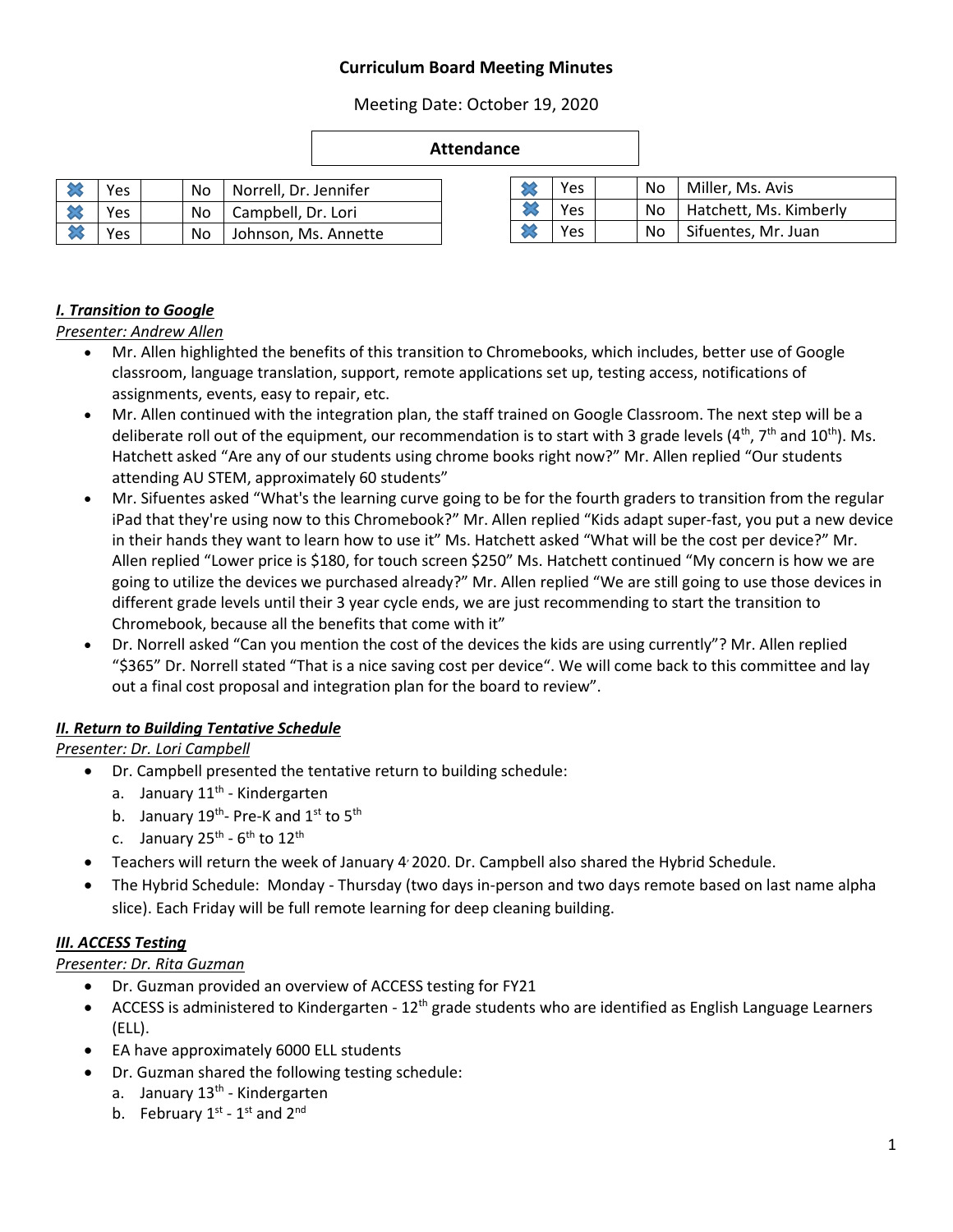- c. January 25<sup>th</sup> 3<sup>rd</sup> to 5<sup>th</sup>
- d. January 12<sup>th</sup>  $6^{\text{th}}$  to  $8^{\text{th}}$
- e. January 12<sup>th</sup> 9<sup>th</sup> to 12<sup>th</sup>

### *IV. ISBE Immunization Compliance Update*

*Presenter Dr. Lori Campbell*

- Dr. Campbell provided District 131 Immunizations Compliance Data.
- $\bullet$  ISBE is holding firm on the October 15<sup>th</sup> deadline.
- Students who are currently non-compliant can continue with remote learning without being excluded.
- When students return to the buildings, any non-compliant students will be excluded.

### *V. ISBE Special Education Accountability/Support System Determination*

*Presenter: Dr. Lori Campbell*

 Dr. Campbell shared the ISBE Special Education Accountability and Support System Determination Report. She thanked the department of Student Services for doing a tremendous job of making sure we met all the requirements, she added "We are in good standing and no further action is required at this time".

## *VI. Parent University*

*Presenter: Dr. Lori Campbell*

 Dr. Campbell presented to the board a copy of the Virtual Parent University flyer. The event is scheduled for Saturday, October 24, 2020.

## *VII. Powered by Action – Proposal Renewal*

*Presenter: Dr. Jennifer Norrell* 

- Powered by Action is East Aurora's parent communication app.
- The district would like to continue using this communication app to engage and support parents. The app features curriculum resources for parents.
- The renewal total cost \$53,773.00

# *VIII. High School FY22 Course Proposals*

### *Presenter: Jonathan Simpson and Jennifer Brickman*

- Mr. Simpson and Mrs. Brinkman shared FY21 High School Course proposals which included new courses and proposed changes:
	- a. Proposed Change: "Computer Operations and Game Development", change from one semester to yearlong course. Rationale: students will be able to earn certification(s).
	- b. New Course: World Language: "Chinese Language and Culture". Rationale: this course will provide another opportunity for students to earn the Seal of Biliteracy.
	- c. New Course: "Reading and Writing for College", a transitional English course in conjunction with Waubonsee Community College. Rationale: allows placement into credit bearing courses at any state junior college and university.
- Total cost for textbooks and certification licenses \$20,432.80

# *IX. Attendance and Enrollment*

# *Presenter: Dr. Lori Campbell*

- Dr. Campbell presented the attendance report. She stated, we are still holding firm with elementary attendance at 95%, we see a slight increase with middle school. We are giving attention to the HS and Extension Campus. It is a proud moment in East Aurora.
- Dr. Campbell shared the attendance numbers are very impressive, but we're going to keep striving to be even better. We know our teachers are very intentional regarding student attendance
- Ms. Hatchett asked "What do you think we are doing as a district that is helping our attendance rate?" Dr. Campbell answered "We have a social emotional learning block at the top of every morning for every student to